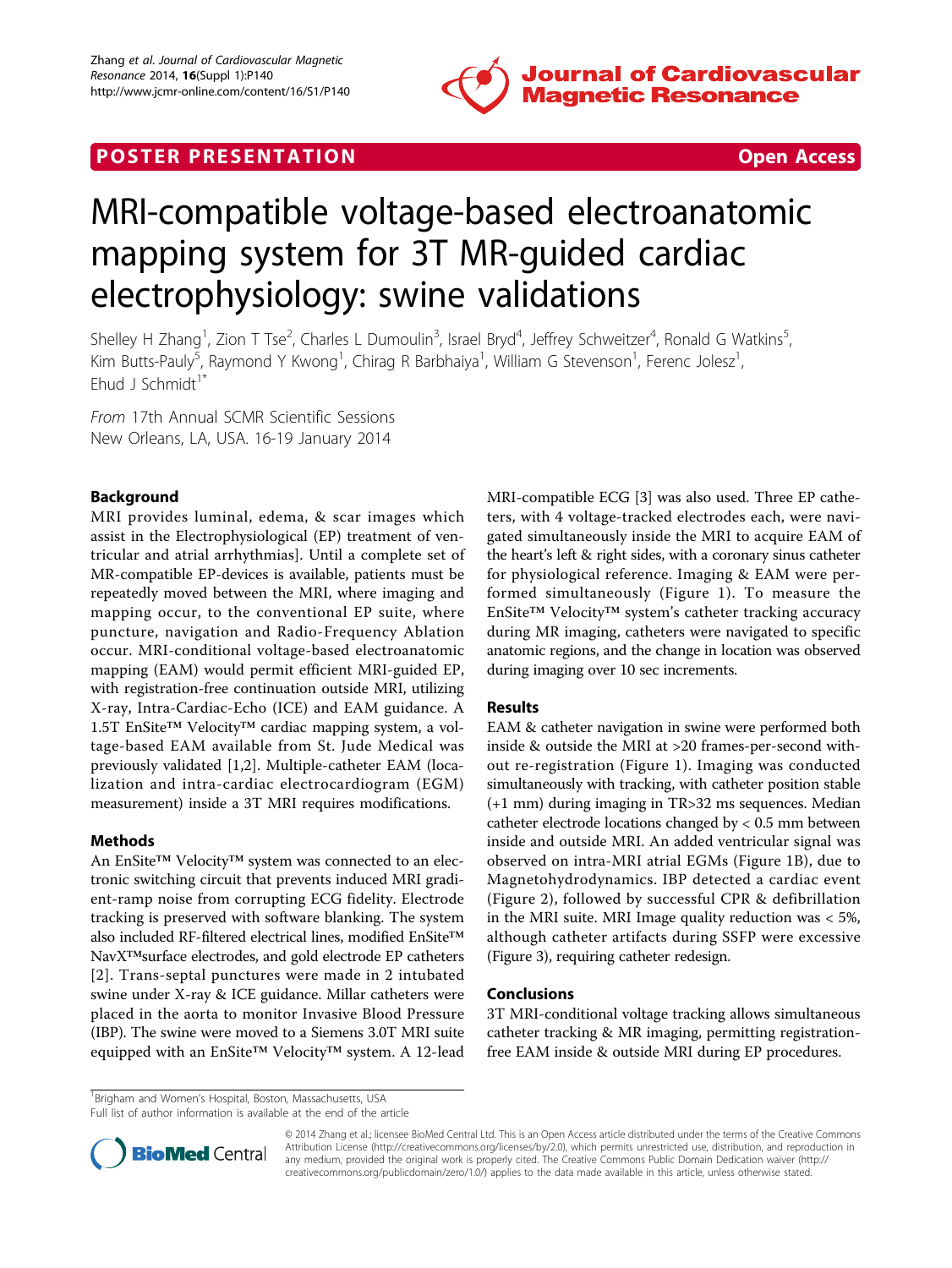<span id="page-1-0"></span>

Figure 1 EAM maps acquired (A) outside MRI versus (B) inside the 3T MRI. Three simultaneously navigated catheters (LA, RA#1 and RA#2) are shown. Upper images show EAM maps. Lower images show surface ECG, intra-cardiac EGM (RA#1, RA#2 and LA catheter tip electrodes), as well as intra-aortic IBP traces. QRS denotes start of ECG cycle. V and A denote Ventricular and Arterial signals, respectively. A strong superimposed ventricular signal was observed on all atrial intra-cardiac ECG traces (extreme-right red vertical line in (B)) acquired inside the MRI, a result of the strong 3T Magnetohydrodynamic voltage.



Figure 2 Surface ECGs, EGMs (Intra-cardiac ECGs) and IBP traces taken before, during, and after successful resuscitation (compression and defibrillation) of a cardiac event which occurred inside the MRI. The cardiac event was recorded during mapping of the base of the swine's Left Atrium.



Figure 3 The three EP catheters (LA, RA#1 and RA#2) were passively detected in multi-slice SSFP cine images as a result of overtipping (red and yellow arrows) on the catheter shaft as well as susceptibility artifacts (blue arrows) at the tip.